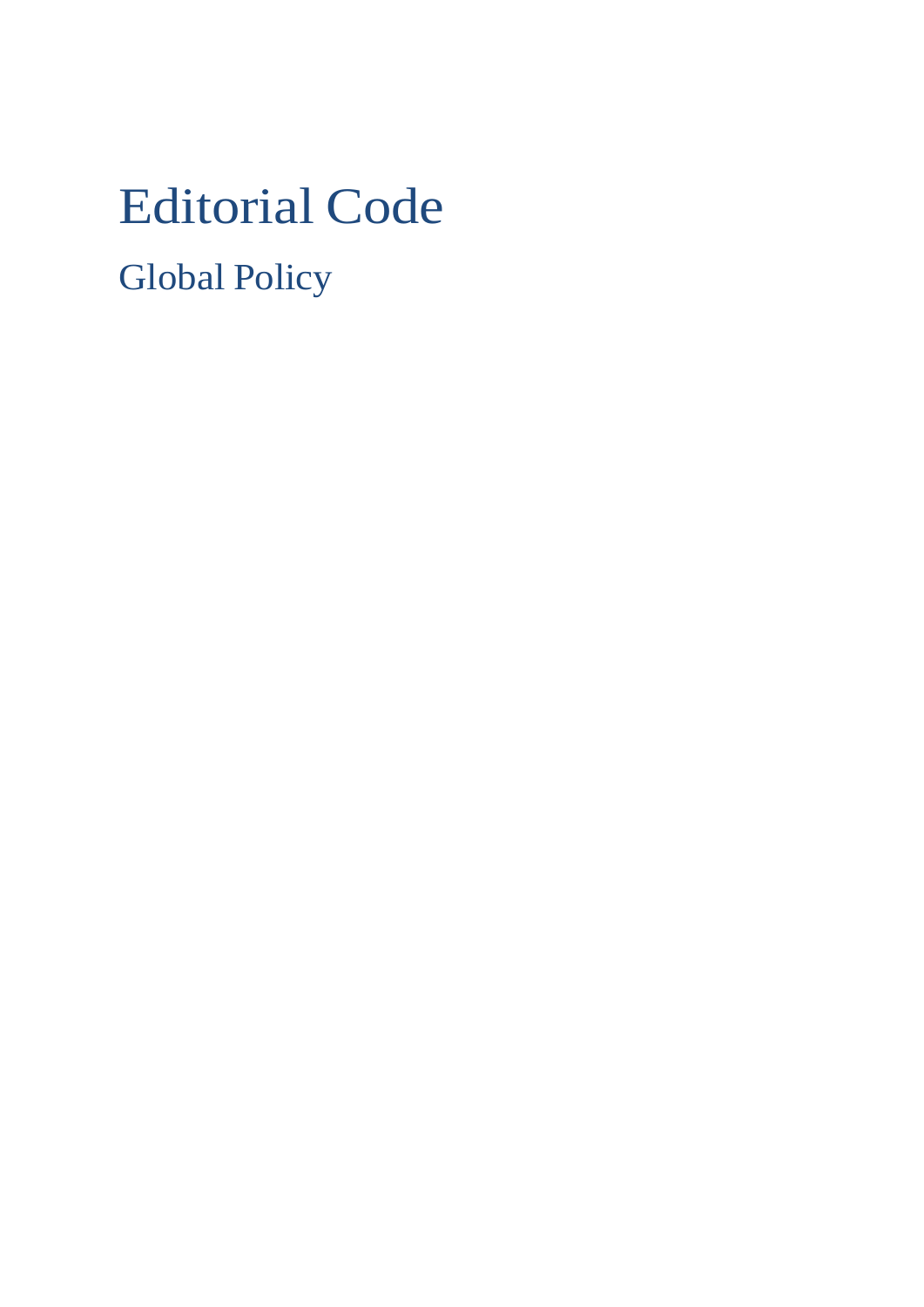Pharma Intelligence aims to produce information, news, insight, data analysis and contentbased services of the highest quality, accuracy and integrity that our customers can trust and value.

To achieve this, Pharma Intelligence's editorial and content providers – staff, external authors and freelance contributors – shall maintain the highest professional and ethical standards.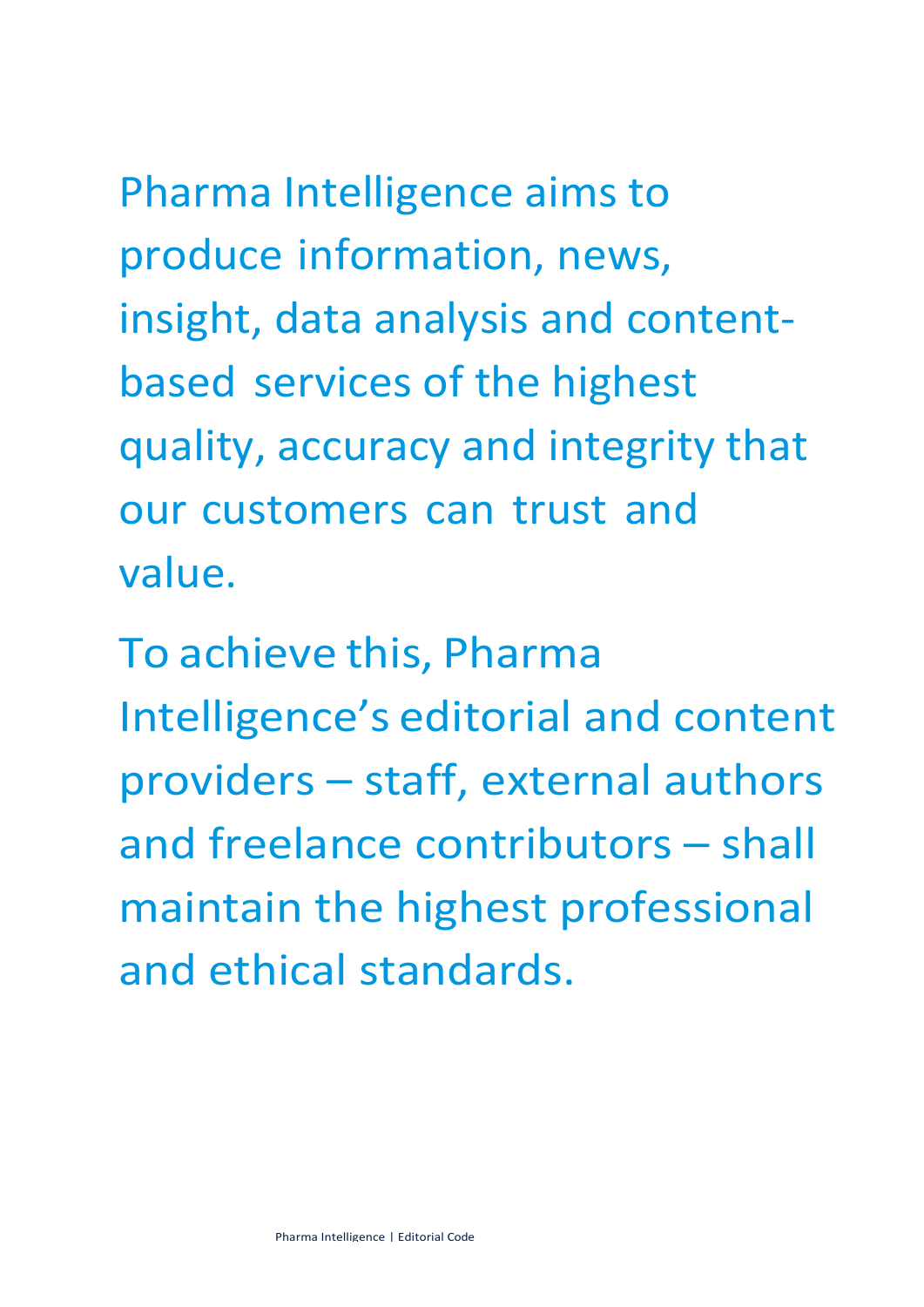

## Quality and accuracy

Pharma Intelligence is committed to publishing content only of the highest quality so that our customers know they can trust all information provided to them.

This means that all Pharma Intelligence's editorial and content providers – whether staff, external authors or freelance contributors – need to take all reasonable steps to ensure that all content we publish is accurate and truthful, and will differentiate between fact and opinion.

If, on occasion, we find that there is any significant inaccuracy or misleading statement in our products, we will correct it promptly. We will give a fair opportunity for reply when reasonably called for.

### **Integrity**

We will identify the ethics codes which apply to our information products. All staff to whom they apply will be required to keep up to date with these ethics codes and to ensure that they are implemented appropriately across the products for which they are responsible.

Pharma Intelligence editorial and content providers will have independent decision-making and shall obtain information only by straightforward means, unless justified by an overriding consideration of the public interest.

No one shall take private advantage of information gained in the course of their work.

Conflicts of interest, either professional, financial or personal, must be avoided or declared.

We will not produce material which could lead to discrimination through race, gender, gender expression, colour, religion, age, disability or sexual orientation or any other protected characteristic.